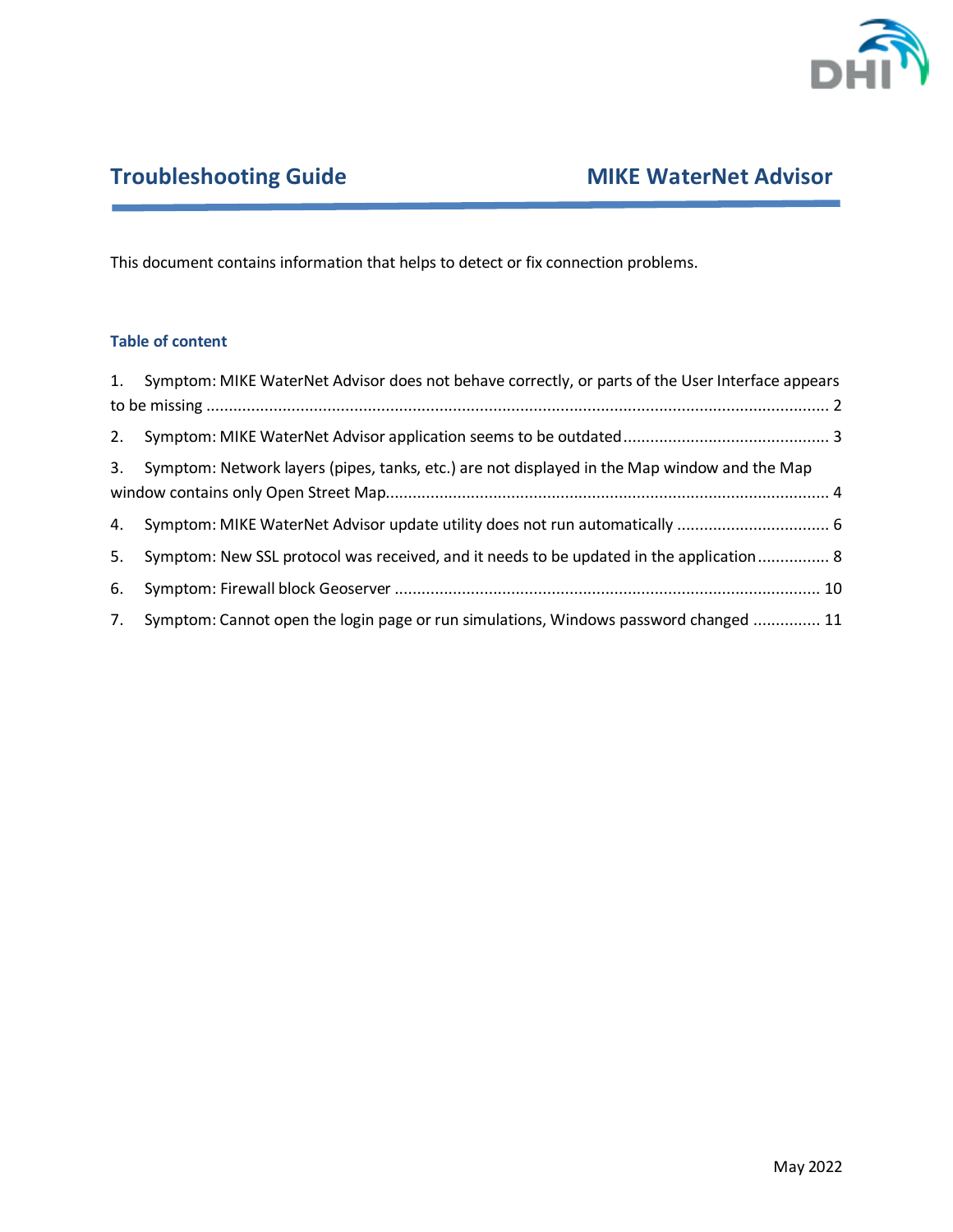

- <span id="page-1-0"></span>**1. Symptom: MIKE WaterNet Advisor does not behave correctly, or parts of the User Interface appears to be missing**
- 1. Delete data from cache in your Web browser.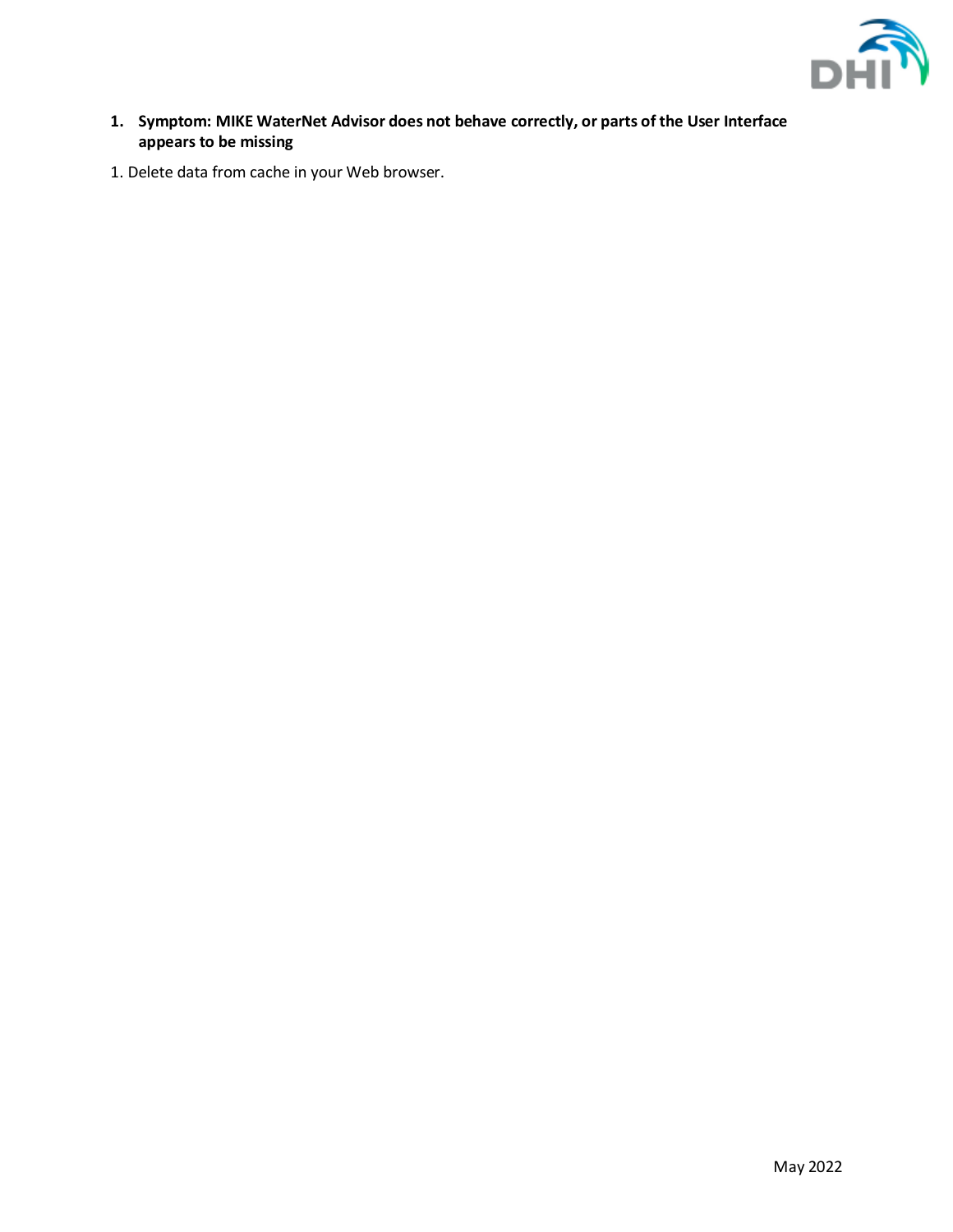

# <span id="page-2-0"></span>**2. Symptom: MIKE WaterNet Advisor application seems to be outdated**

1. Run the update utility that is located on the MIKE WaterNet Advisor server:

C:\DHI\WNAupdater\UpdateUtilityGUI.exe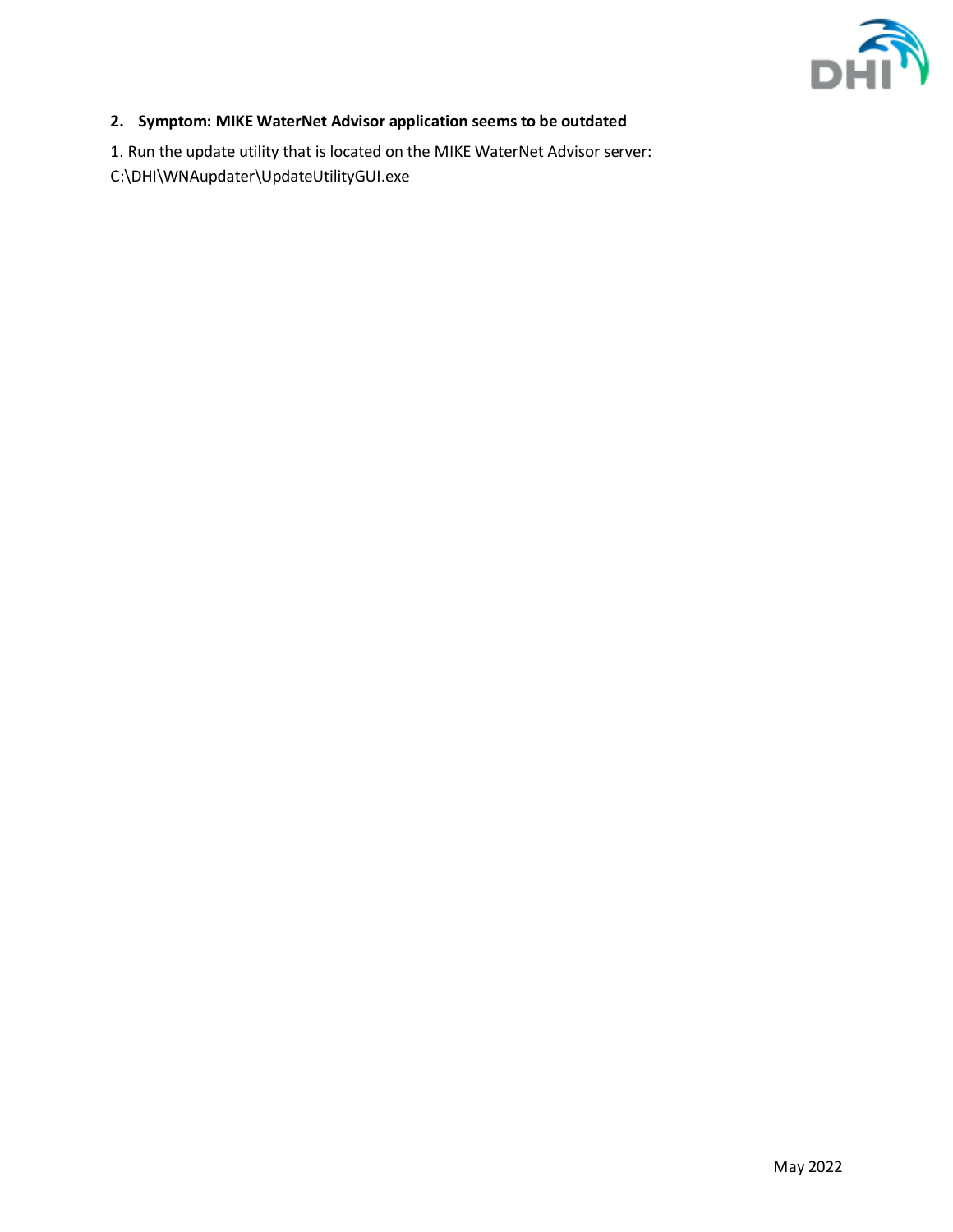

# <span id="page-3-0"></span>**3. Symptom: Network layers (pipes, tanks, etc.) are not displayed in the Map window and the Map window contains only Open Street Map**

1. Allow for TCP inbound and outbound connections on ports 80 and 8080 on the firewall and your network security. In case of SSL connections, check the port 8443 too.

2. Check if the network display problems remain when you zoom-in into a small portion of a network.

3. Check if the network allows for the connection to the Geoserver

- In case of secure SLL connections: http://<name>:8443/geoserver/

Where <name> is the computer/Waternet Advisor *server name*, e.g. *abc.waternet.dhigroup.com*

- In case of non-SLL connections: http://<name>:8080/geoserver/

Where <name> is the computer/Waternet Advisor *server name* IP address or a name, or "localhost" if the application if the connection is made from the server where the application is installed.

If the connection was successful, it will display a page as shown below where they can login as "admin" and use the credentials provided in the delivery protocol. In case that there is an error, report the error back to us.

| GeoServer                                                                           | password<br>username                                                                                                                                                                     | Remember me                                                                                                                                            |
|-------------------------------------------------------------------------------------|------------------------------------------------------------------------------------------------------------------------------------------------------------------------------------------|--------------------------------------------------------------------------------------------------------------------------------------------------------|
| <b>About &amp; Status</b><br>About GeoServer<br>Data<br>巡<br>Layer Preview<br>Demos | Welcome<br>Welcome<br>This GeoServer belongs to The Ancient Geographers.<br>This GeoServer instance is running version 2.11.0. For more information please contact the<br>administrator. | <b>Service Capabilities</b><br>WCS<br>1.0.0<br>1.1.0<br>1.1.1<br>1.1<br>2.0.1<br><b>WFS</b><br>1.0.0<br>1.1.0<br>2.0.0<br><b>WMS</b><br>1.1.1<br>1.3.0 |

4. Connect to MIKE WaterNet Advisor and select "Web Developer" from your Web browser and select "Network". The screen shot below is from Firefox.

Zoom in the Map so that the application start reporting messages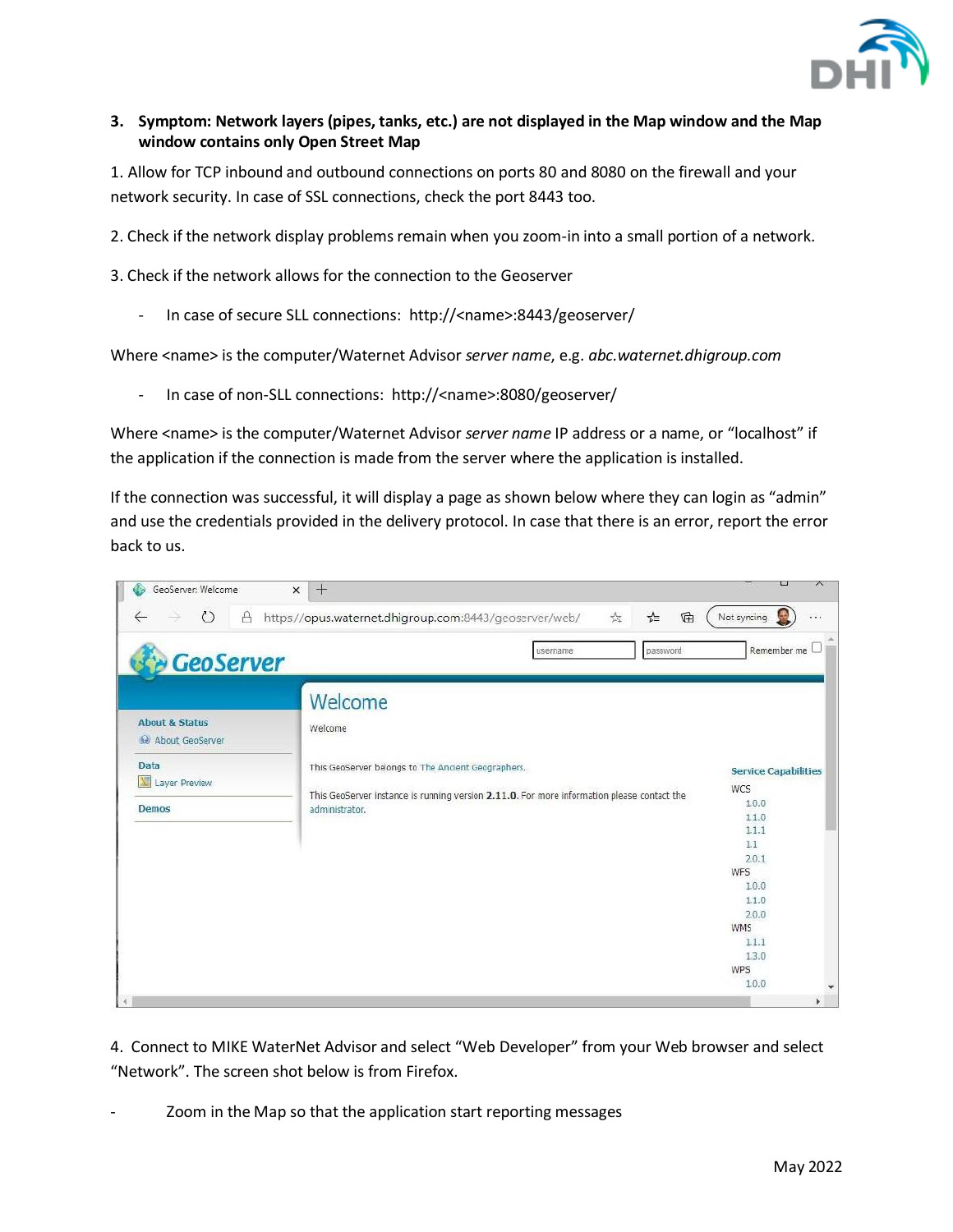

Enter "WMS" into the Filter and locate one that has "GetMap" in the request body.



Double click the request or right-click the request and copy the URL and open it in a new browser window. If all works well it will display the request result in the browser. As it does not work well and an error message is displayed, report the error message back to us.

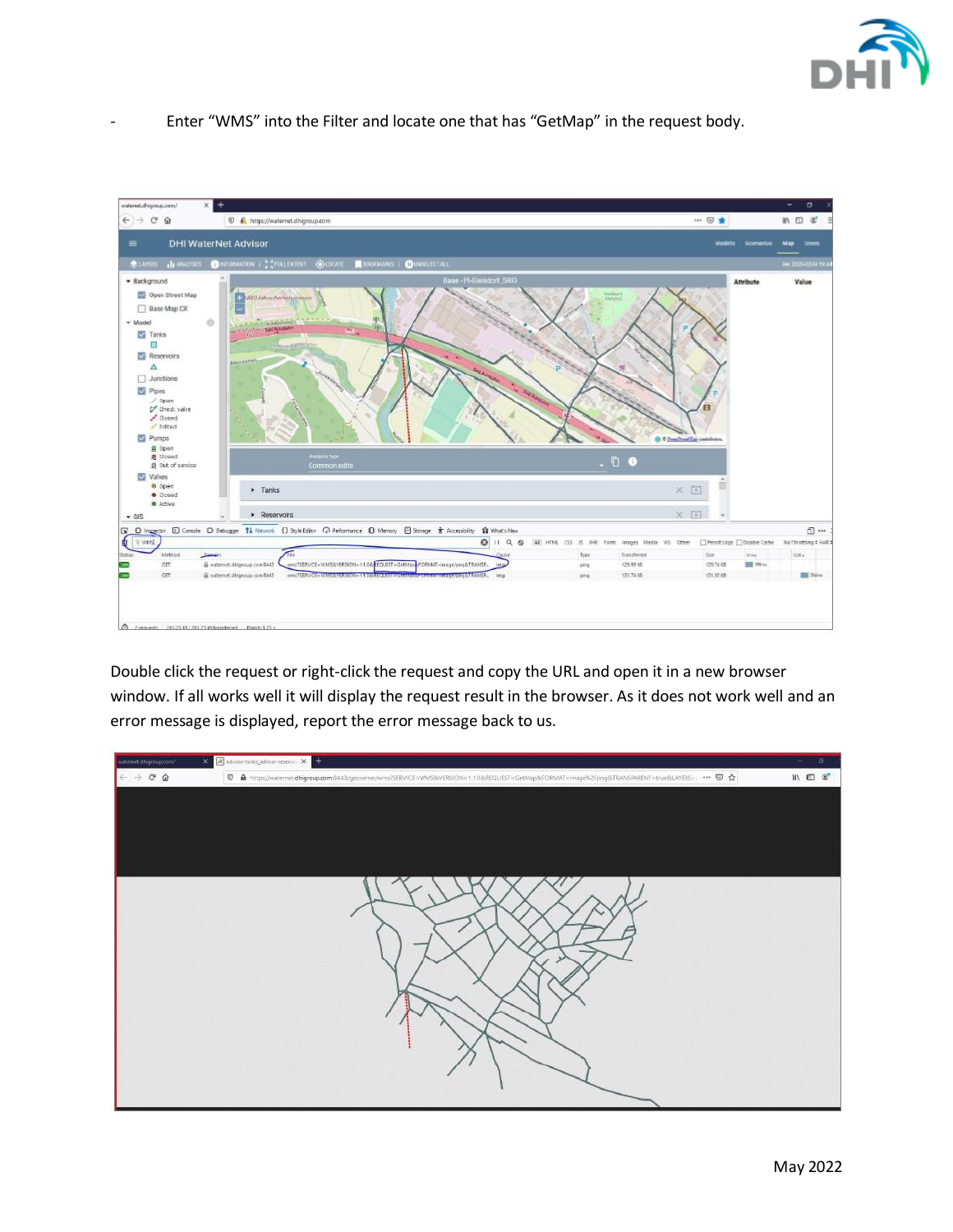

# <span id="page-5-0"></span>**4. Symptom: MIKE WaterNet Advisor update utility does not run automatically**

- 1. Check Task scheduler
	- a. The *Status* must be ready (if not it needs to be enabled)
	- b. The Last Run Result code must be (0x0)

| <b>B</b> Task Scheduler<br>File Action View Help<br>$\Leftrightarrow$ $\blacktriangleright$ $\blacktriangleright$ $\blacksquare$ $\blacksquare$ |                                                                |                                                                                                                                                                                                                  |                                                                                |                                                            |                                                                                                                                                    |
|-------------------------------------------------------------------------------------------------------------------------------------------------|----------------------------------------------------------------|------------------------------------------------------------------------------------------------------------------------------------------------------------------------------------------------------------------|--------------------------------------------------------------------------------|------------------------------------------------------------|----------------------------------------------------------------------------------------------------------------------------------------------------|
| <sup>4</sup> Task Scheduler (Local)<br>Task Scheduler Library                                                                                   | Name<br>Adobe Acrobat Update Task<br><b>DHI WNA autoupdate</b> | Status Triggers<br>Ready Multiple triggers defined<br><sup>3</sup> CreateExplorerShellUnelevatedT Ready When the task is created or modified<br>Ready At 23:12 every Saturday of every week, starting 26.11.2019 | Next Run Time<br>17.05.2022 13:00:00<br>21.05.2022 23:12:26 29.09.2021 8:02:42 | Last Run Time<br>17.05.2022 11:25:36<br>30.11.1999 0:00:00 | <b>Last Run Result</b><br>Operace byla dokončena úspěšně. (0x0)<br>Úloha ještě nebyla spuštěna. (0x41303)<br>Operace byla dokončena úspěšně. (0x0) |

- 2. If the *Status* is not ready
	- a. Select "Enable" as shown below

| <b>B</b> Task Scheduler                                 |                                                                                                                                                                                                                                                                                                                                                                                                                                                                                                                      |                            | □                                                                                                                               | $\times$ |  |  |  |  |  |
|---------------------------------------------------------|----------------------------------------------------------------------------------------------------------------------------------------------------------------------------------------------------------------------------------------------------------------------------------------------------------------------------------------------------------------------------------------------------------------------------------------------------------------------------------------------------------------------|----------------------------|---------------------------------------------------------------------------------------------------------------------------------|----------|--|--|--|--|--|
| File Action View Help                                   |                                                                                                                                                                                                                                                                                                                                                                                                                                                                                                                      |                            |                                                                                                                                 |          |  |  |  |  |  |
| $? \n\Box$<br>着面<br>$\equiv$<br>⊜                       |                                                                                                                                                                                                                                                                                                                                                                                                                                                                                                                      |                            |                                                                                                                                 |          |  |  |  |  |  |
| <b>Task Scheduler (Local)</b><br>Task Scheduler Library | Name<br><b>Status</b><br><b>Triggers</b><br>Adobe Acrobat Update Task<br>Ready<br>Multiple triggers defined<br><sup>5</sup> CreateExplorerShellUneleva Ready<br>When the task is created or modified<br>DHI WNA autoupdate<br>Disabled<br>At 23:12 every Saturday of every week, starting<br><b>GoogleUpdateTaskMachine</b> Ready<br>Multiple triggers defined<br>GoogleUpdateTaskMachine Ready<br>At 7:51 every day - After triggered, repeat ever<br>MicrosoftEdgeUpdateTask<br>Multiple triggers defined<br>Ready | $\circledcirc$<br>T.<br>三本 | <b>Actions</b><br><b>Task Scheduler Library</b><br>Create Basic Task<br>Create Task<br>Import Task<br>Display All Running Tasks |          |  |  |  |  |  |
|                                                         |                                                                                                                                                                                                                                                                                                                                                                                                                                                                                                                      | 屠                          | Disable All Tasks History                                                                                                       |          |  |  |  |  |  |
|                                                         | General<br>Triggers Actions Conditions Settings History                                                                                                                                                                                                                                                                                                                                                                                                                                                              |                            | New Folder                                                                                                                      |          |  |  |  |  |  |
|                                                         | DHI WNA autoupdate<br>Name:                                                                                                                                                                                                                                                                                                                                                                                                                                                                                          |                            | View                                                                                                                            |          |  |  |  |  |  |
|                                                         | Location:                                                                                                                                                                                                                                                                                                                                                                                                                                                                                                            | Q                          | Refresh                                                                                                                         |          |  |  |  |  |  |
|                                                         | Author:<br><b>DHI</b> \jari                                                                                                                                                                                                                                                                                                                                                                                                                                                                                          | $\vert$ ?                  | Help                                                                                                                            |          |  |  |  |  |  |
|                                                         | Description:                                                                                                                                                                                                                                                                                                                                                                                                                                                                                                         |                            | Selected Item                                                                                                                   |          |  |  |  |  |  |
|                                                         |                                                                                                                                                                                                                                                                                                                                                                                                                                                                                                                      |                            | Enable<br><b>R</b>                                                                                                              |          |  |  |  |  |  |
|                                                         |                                                                                                                                                                                                                                                                                                                                                                                                                                                                                                                      |                            | Export                                                                                                                          |          |  |  |  |  |  |
|                                                         |                                                                                                                                                                                                                                                                                                                                                                                                                                                                                                                      |                            | <b>Properties</b>                                                                                                               |          |  |  |  |  |  |
|                                                         | Security options                                                                                                                                                                                                                                                                                                                                                                                                                                                                                                     | ×                          | Delete                                                                                                                          |          |  |  |  |  |  |
|                                                         | When running the task, use the following user account:<br>$\rightarrow$<br>∢                                                                                                                                                                                                                                                                                                                                                                                                                                         | $\overline{2}$             | Help                                                                                                                            |          |  |  |  |  |  |

- b. Run *Autoupdater* from *Task Scheduler*.
- c. Wait 30 minutes.
- d. Check the last log (*C:\DHI\WNAupdater\Logs\*) is everything is ok.
- 3. If the *Last Run Result* has a wrong code
	- a. Check *AutoUpdater* folder (*C\DHI\WNAupdater*).
	- b. Delete all folders and files except *Backup*, *Configs*, *Logs* and *Updater* folders.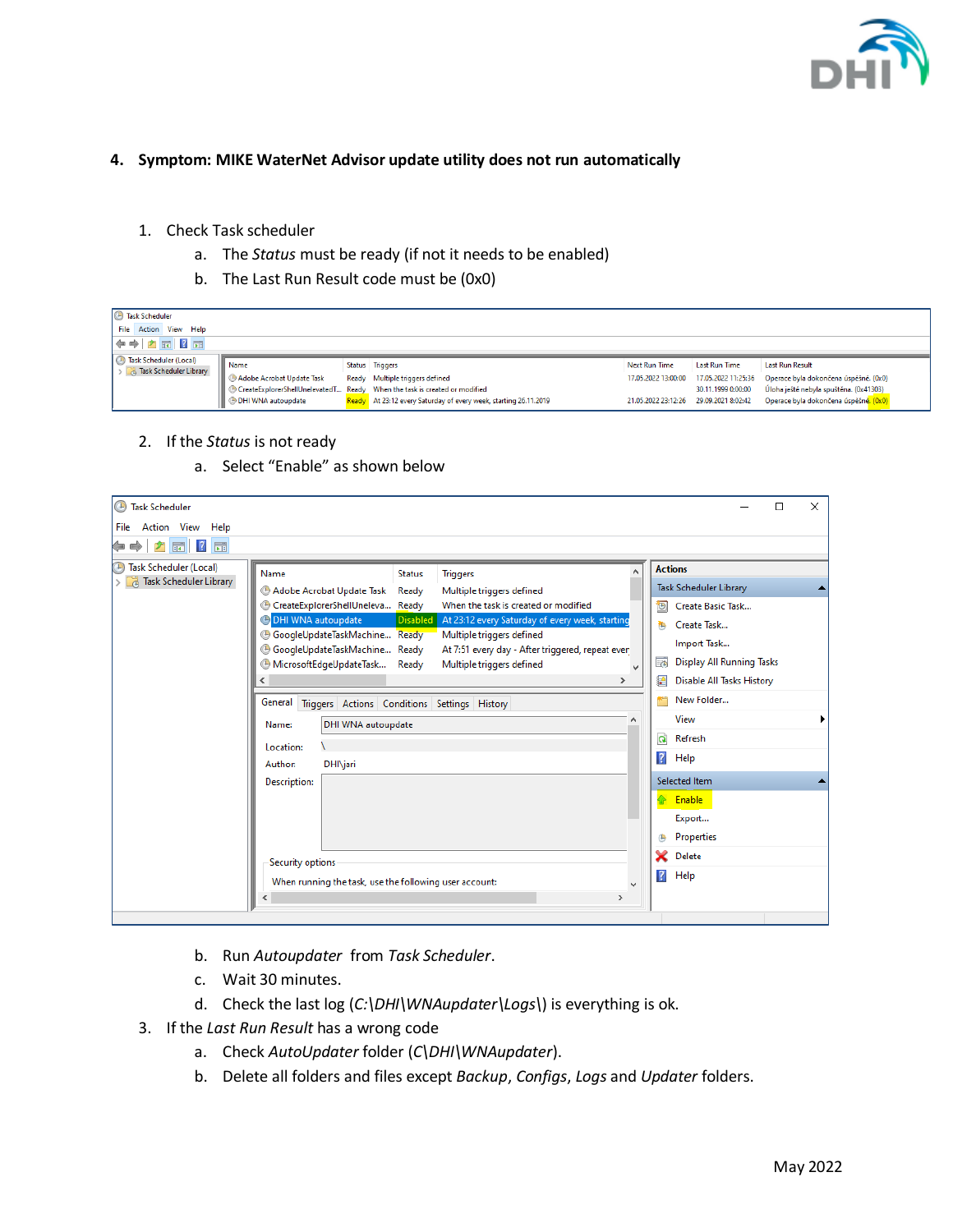

| c:\DHI\WNAupdater\*.* |  |  |  |  |
|-----------------------|--|--|--|--|
| ↑ Název               |  |  |  |  |
| È []                  |  |  |  |  |
| [Backups]             |  |  |  |  |
| [Configs]             |  |  |  |  |
| [Logs]                |  |  |  |  |
| [Updater]             |  |  |  |  |

- c. Go to *Update* folder, copy all files from here and paste them into the *WNAupdater* folder.
- d. Run *Autoupdater* from *Task Scheduler*.
- e. Wait 30 minutes.
- f. Check the last log (*C:\DHI\WNAupdater\Logs\*) is everything is ok.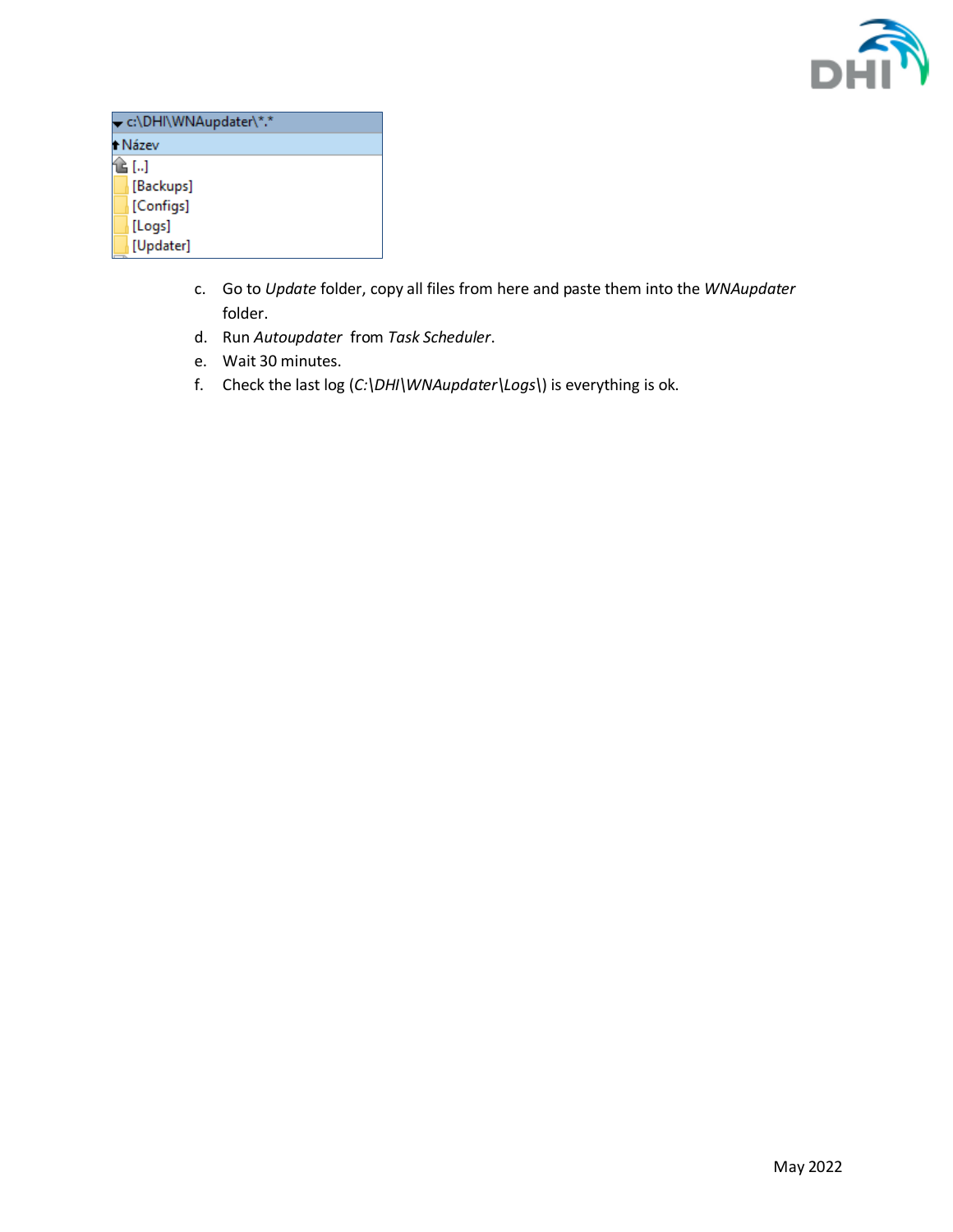

# <span id="page-7-0"></span>**5. Symptom: New SSL protocol was received, and it needs to be updated in the application**

The following steps need to be done in order to update the WaterNet Advisor installation for a new SLL protocol.

1. Update Tomcat. Navigate to Tomcat/keystore folder:

| c:\Tomcat\*.*      |
|--------------------|
| +Name              |
| î≧ []              |
| [bin]              |
| [conf]             |
| i [Java]           |
| [keystore]         |
| $\blacksquare$     |
| [logs]             |
| [temp]             |
| [webapps]          |
| [work]             |
| DotNetZip-y2f4wz4k |
| LICENSE            |
| NOTICE             |
| tomcat             |

And paste new certificate there:

I

| c:\Tomcat\keystore\*.*         |     |          |                             | ∗    |
|--------------------------------|-----|----------|-----------------------------|------|
| l <sup>+</sup> Name            | Ext | Size     | Date                        | Attr |
| 仓[…]                           |     | $<$ DIR> | 01/13/2020 17:07 ----       |      |
| .keystore                      |     |          | 3.971 02/20/2018 15:07 -a-- |      |
| waternet_dhigroup_com          | ptx |          | 5,699 02/20/2018 16:29 -a-- |      |
| wildcard_waternet_dhigroup_com | pfx |          | 5,691 06/28/2019 17:56 -a-- |      |
|                                |     |          |                             |      |

2. Navigate to tomcat/conf/server.xml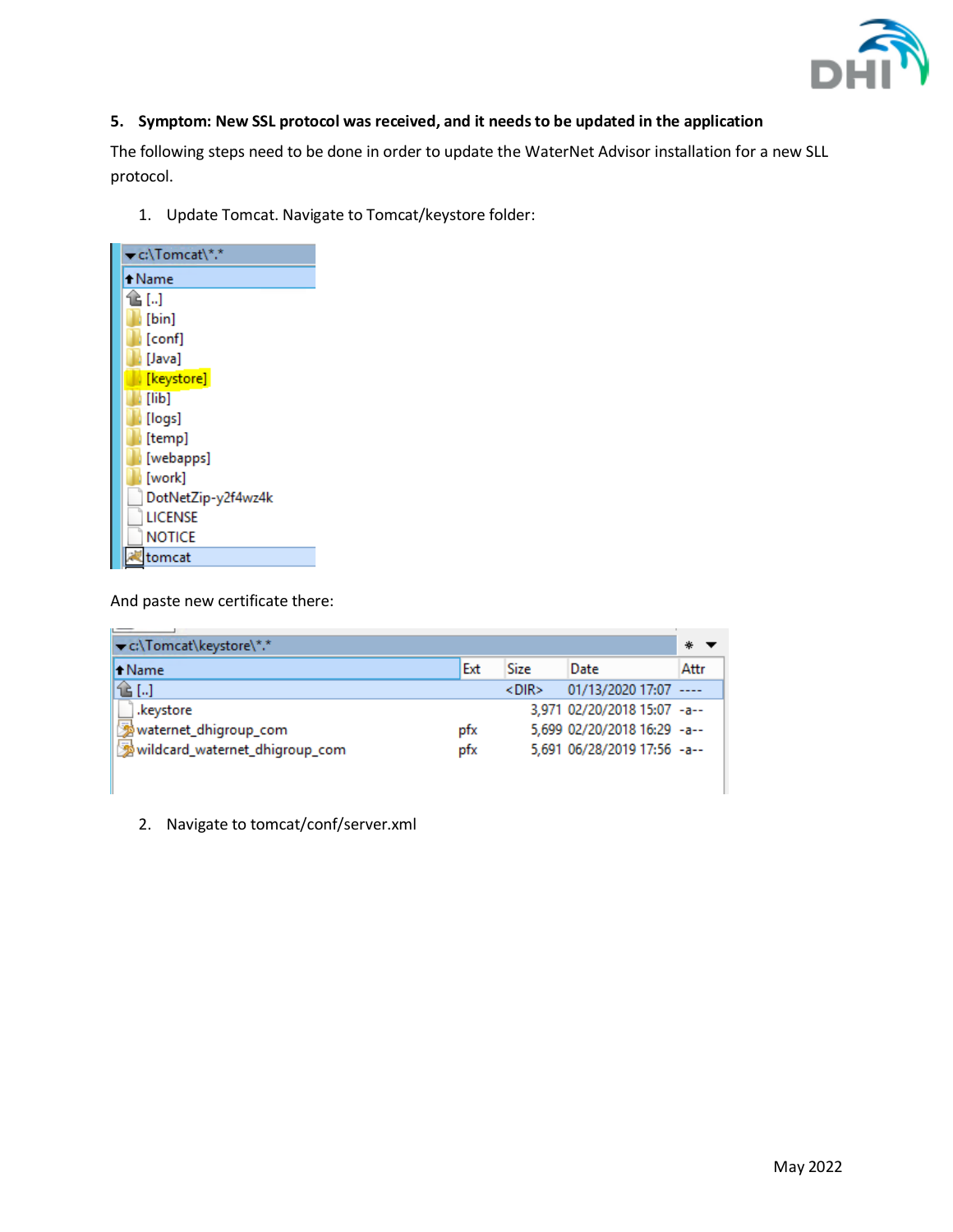

| C:\Tomcat\conf\*.*                |        |             |                                        | ∗    |
|-----------------------------------|--------|-------------|----------------------------------------|------|
| + Name                            | Ext    | <b>Size</b> | Date                                   | Attr |
| 仓[]                               |        | $<$ DIR $>$ | 08/21/2017 13:37                       |      |
| [Catalina]                        |        | $<$ DIR $>$ | 02/20/2018 17:22 ----                  |      |
| catalina                          | policy |             | 13,026 03/28/2017 16:44 -a--           |      |
| catalina                          |        |             | properties 7,449 03/28/2017 16:44 -a-- |      |
| context                           | xml    |             | 1,613 03/28/2017 16:44 - a--           |      |
| logging                           |        |             | properties 3,451 03/28/2017 16:44 -a-- |      |
| server                            | xml    |             | 7,083 02/05/2020 11:28 -a--            |      |
| tomcat-users                      | xml    |             | 2,277 02/20/2018 14:39 -a--            |      |
| tomcat-users                      | xsd    |             | 2,692 03/28/2017 16:44 -a--            |      |
| $\stackrel{\cdot \bullet}{=}$ web | xml    |             | 173,062 03/28/2017 16:44 -a--          |      |
|                                   |        |             |                                        |      |

And add the path and password for you certificate into the server.xml file:



3. Restart tomcat service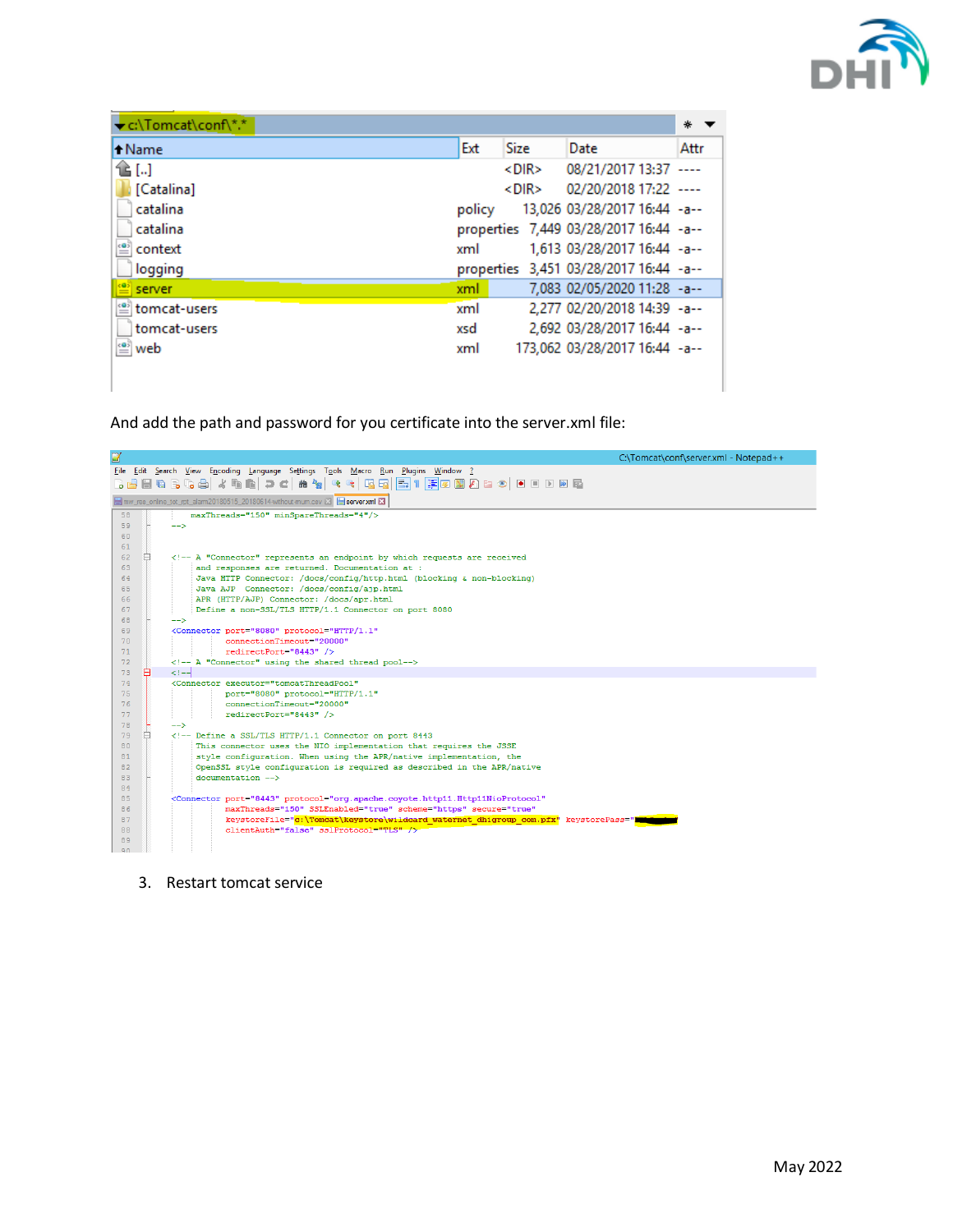

## <span id="page-9-0"></span>**6. Symptom: Firewall block Geoserver**

MIKE WaterNet Advisor Version 2020.07.10 contains improved Geoserver security.

- 1. Change the geoserver url in index.html that is used by the frontend of the application C:/interpub/wwwroot/waternet/index.html or C:/interpub/wwwroot/index.html
- 2. In index.html add use-ws-auth-headers=""

```
ridmiman"><br><dmimmux=app analyzes-file="analyzes.jsom" use-wd="" update-Oi-applied="" applied=""applied="" <mark>wear-very-enterpretational applied=the the state of the state applied the state applied that the state applied the </mark>
dn1-muwa-app
```

```
<div id="main">
   <dhi-muwa-app analyses-file="analyses.json" use-wd="" update-01-applied="" api-url="/waternet_webapi" <mark>gec</mark>
   use-two-phase-auth="" default-language="en-US" available-languages="["en-US", "zh-CN"
   "es-ES", "hu-HU", "fr-FR"]" licence-check-interval="120" online-check-interv
   25001"</dhi-muwa-app>
\langle/div\rangle
```

```
<mark>erver-url="/waternet webapi/api/geoserver/"</mark> layers-file="layers.json" <mark>use-ws-auth-headers=""</mark>
"cs-CZ", "ja-JP", "de-DE", "pl-PL", "pt-PT",
al="5" local-osm-url="" local-osm-extent="[13147232, 2359473, 13684638, 3073965]" local-osm-resolution="[4,
```
#### See the entry below:

<div id="main">: geoserver-url="/waternet\_webapi/api/geoserver/" use-ws-auth-headers=""

3. Change the geoserver url in web.config that is used by the backend of the application c:/interpub/wwwroot/waternet\_webapi/Web.config

The linked image cannot be displayed. The file may have been moved, renamed, or deleted. Verify that the link points to the correct file and location.

<add key="geoserverUrl" value=["http://localhost:8080/geoserver/"](http://localhost:8080/geoserver/) />

4. Block the port 8080 on firewall, check that it is not reachable on a blocked port and check that it is working on new port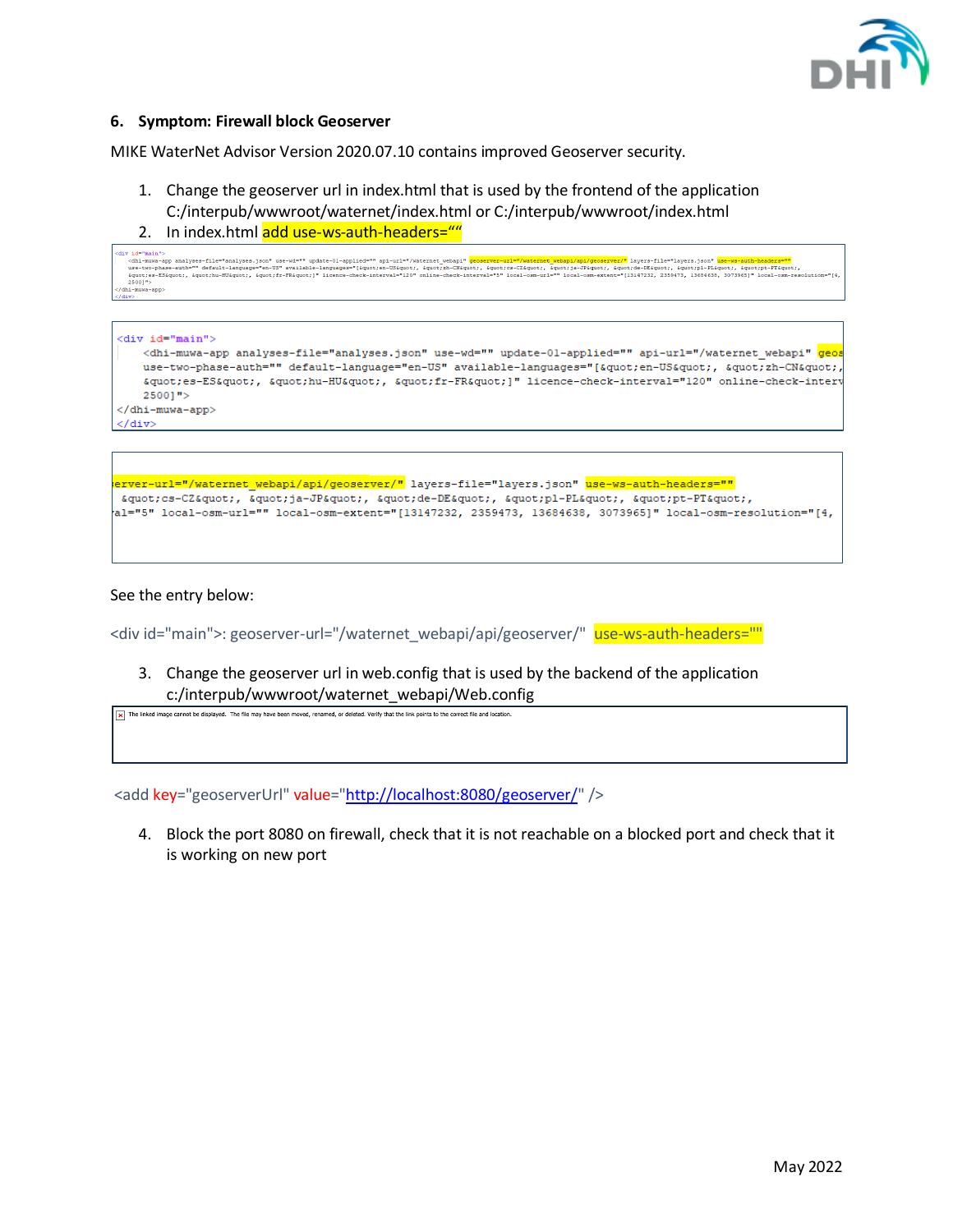

## <span id="page-10-0"></span>**7. Symptom: Cannot open the login page or run simulations, Windows password changed**

In case that there was a change to the password on the machine and user profile where the application is running, it is necessary to perform the following steps.

# **1. IIS (Internet Information Services)**

Open ISS and select Application Pool

| P€≣                                                                                                                                                                                                       | Internet Information Services (IIS) Manager                                                                                                                                                                                                                  |  |  |  |  |  |
|-----------------------------------------------------------------------------------------------------------------------------------------------------------------------------------------------------------|--------------------------------------------------------------------------------------------------------------------------------------------------------------------------------------------------------------------------------------------------------------|--|--|--|--|--|
| đ<br><b>Application Pools</b><br>$\ddot{\phantom{1}}$                                                                                                                                                     |                                                                                                                                                                                                                                                              |  |  |  |  |  |
| <b>File</b><br>View<br>$He$ lp                                                                                                                                                                            |                                                                                                                                                                                                                                                              |  |  |  |  |  |
| <b>Connections</b><br>$\bullet$ $\Box$ $\bullet$ $\bullet$<br><b>Start Page</b><br><b>SILLEWATIVE LIGHTERATIVE LIFESTIFICASED</b><br><b>Application Pools</b><br>$\triangleright$ $\cdot$ $\bullet$ Sites | <b>Application Pools</b><br>This page lets you view and manage the list of application pools on the server. Application pools are associated with worker processes,<br>contain one or more applications, and provide isolation among different applications. |  |  |  |  |  |

From Application Pool, select the "WaterNet" and "Advanced settings"

| <b>Actions</b>                |
|-------------------------------|
| Add Application Pool          |
| Set Application Pool Defaults |
| <b>Application Pool Tasks</b> |
| Start                         |
| Stop                          |
| Recycle                       |
| <b>Edit Application Pool</b>  |
| <b>Basic Settings</b>         |
| Recycling                     |
| <b>Advanced Settings</b>      |
| Rename                        |
| Remove                        |
| <b>View Applications</b>      |
| Help                          |

Select "Identity" and click the "…" on the right hand side to change the identity setttings

| $\parallel$ 4 Process Model            |                                |        |
|----------------------------------------|--------------------------------|--------|
| Generate Process Model Event Log Entry |                                |        |
| dentity                                | 15.11<br><b>Lines Lucrasci</b> | $-111$ |
| Idle Time-out (minutes)                | 43200                          |        |
| Idle Time-out Action                   | Terminate                      |        |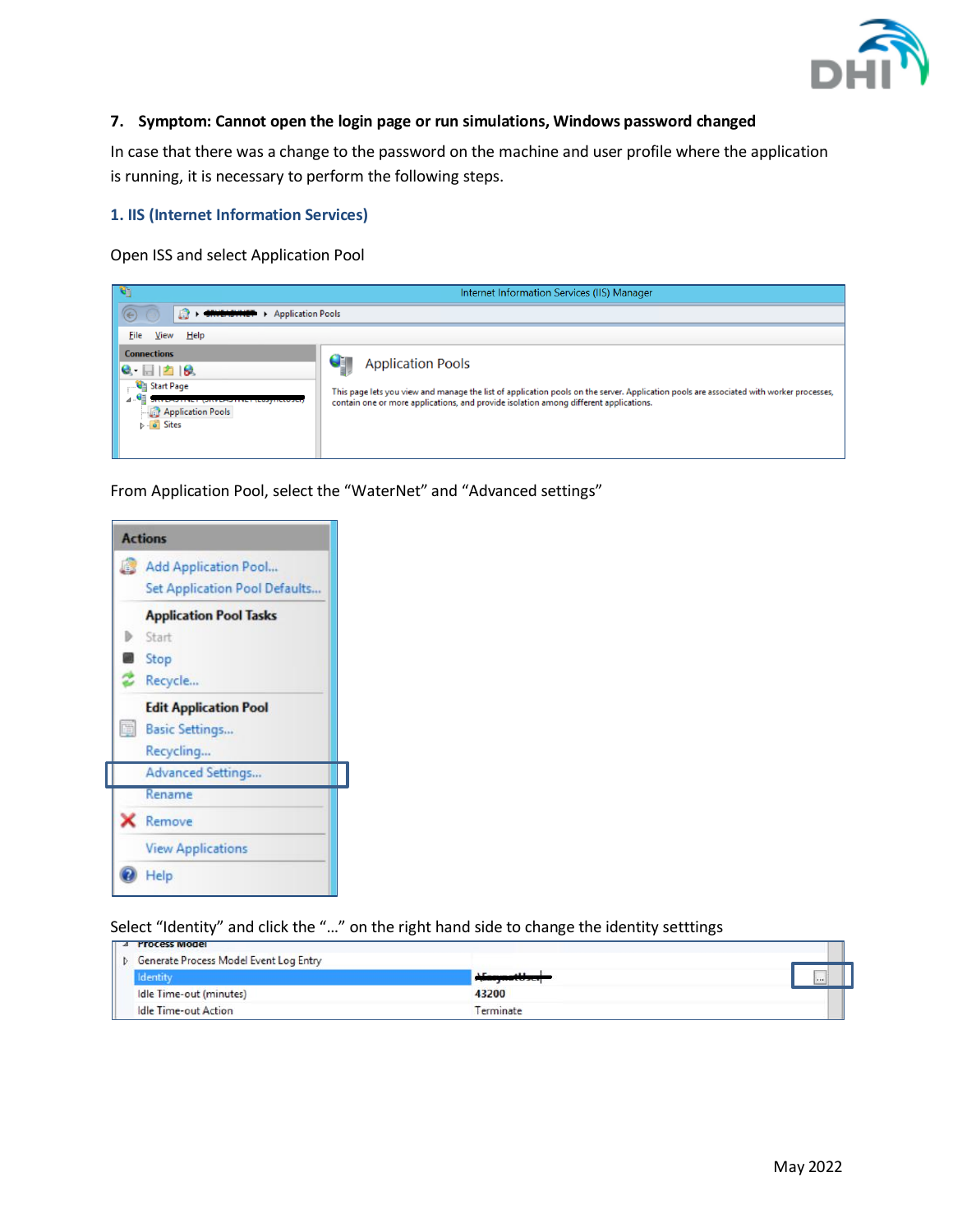

|                                    | <b>Application Pool Identity</b> |                         | R<br>x |
|------------------------------------|----------------------------------|-------------------------|--------|
| <b>Built-in account:</b>           |                                  | $\mathbf{t}_{\rm{tot}}$ |        |
| Custom account:<br>◉<br>LEarnetter |                                  |                         | Set    |
|                                    | OK                               |                         | Cancel |

Click "Set" and specify the *username* and the *password*.

|                   | <b>Set Credentials</b> | X<br>7 |
|-------------------|------------------------|--------|
| User name:        |                        |        |
|                   |                        |        |
| Password:         |                        |        |
|                   |                        |        |
| Confirm password: |                        |        |
|                   |                        |        |
|                   |                        |        |
|                   | OK                     | Cancel |
|                   |                        |        |

# **2. Services**

Open Services and select "DHI MUWA – SimExec service"

|                                                                                           | Ser                                                                                                                                                                                                                              |
|-------------------------------------------------------------------------------------------|----------------------------------------------------------------------------------------------------------------------------------------------------------------------------------------------------------------------------------|
| File<br>View<br>He<br>Action<br><b>QB 7 T &gt; &gt; 0 H ID</b><br>$\overline{\mathbb{R}}$ |                                                                                                                                                                                                                                  |
| Services (Local)<br>Q<br>Services (Local)<br>Select an item to view its description.      | ▲<br>Name<br>Cryptographic Services<br>DCOM Server Process Launcher<br>Device Association Service<br>Device Install Service<br>Device Setup Manager<br><b>DHCP Client</b><br>DHI - MUWA - SimExec service<br>DHI License Manager |